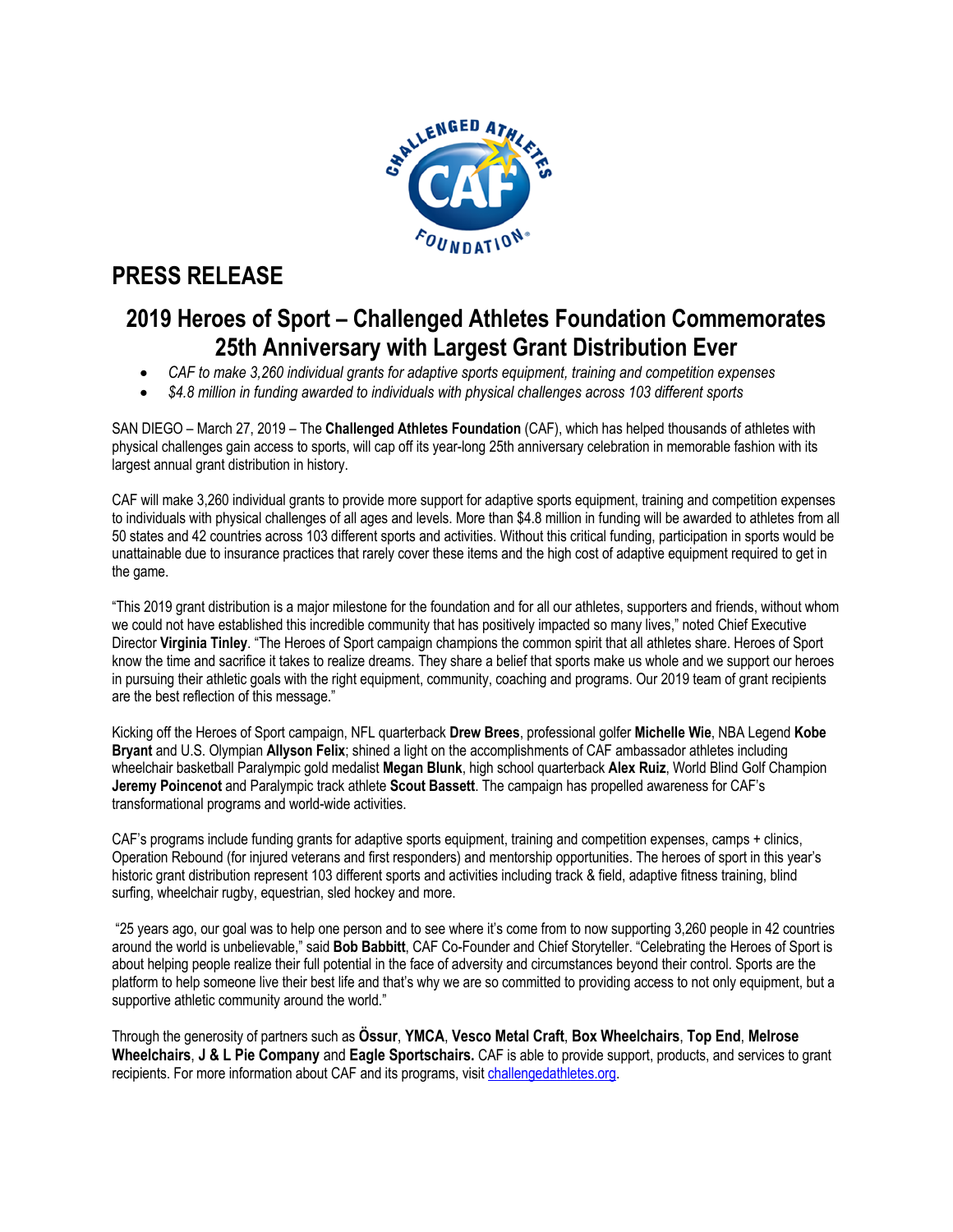## **2019 Grant Distribution Facts and Figures**

- 103 sports
- 50 states + Puerto Rico
- 42 countries
- Youngest grant recipient- Age 4
- Oldest grant recipient- Age 77
- 29% under age of 18
- 39% are first-time grant recipients
- 35% are female
- 65% are male

#### **Income breakdown**

- 65% of households earn income between \$20K-\$50K/year
- 40% of households earn under \$20K/year

#### **Breakdown by Disability**

- 22% Amputee
- 15% Paraplegic
- 14% Spina Bfida
- 13% Visually Impaired
- 11% Cerebral Palsy
- 5% Quadriplegic
- 5% Limb Difference
- 2% Polio
- 2% Muscular Dystrophy
- 11% Other

## **Heroes of Sport Athlete Spotlights:**

**Name:** Shelby Keeland. Denton, TX

**Grant:** Rugby Wheelchair

**Bio:** Shelby is a lifelong athlete and new father. The movie "Murderball" gave him hope after a sudden car accident and spinal cord injury threatened to take the full life he once knew. Shelby threw himself into wheelchair rugby right after rehab and he has since found himself again through sport. A CAF grant will allow Shelby to return his borrowed chair and excel in his own, custom fitted rugby chair.

**Disability:** Quadriplegia

**Name:** Christina Kouros. Cape Elizabeth, ME

**Grant:** Racing Wheelchair

**Bio:** Christina has never let anything stop her, including her congenital limb difference. As a freshman in high school, she was tired of being the "Team Manager", so she lobbied for a law change that would allow her to earn points for her school's track and field team in wheelchair racing. Ever determined, Christina is working towards her teaching credential and has picked up a passion for Nordic Skiing. Her CAF grant will allow her to continue racing, defying all laws and limitations. **Disability:** Amputee

**Name:** James Hunt. Canisteo, NY

#### **Grant:** Golf Competition Expenses

**Bio:** James is a nightclub DJ, a substitute teacher, a hunter and fisherman, a former high school baseball player, and now, a golfer. He does all of this while missing all four limbs. James was recently featured as the spotlight story on The Golf Channel's Emmy Award nominated feature, "Limitless". James' first-ever CAF grant will open the door to golf competitions around the country.

**Disability:** Amputee

**Name:** Meredith Koch. Roslindale, MA **Grant:** National Competition Expenses for Swimming